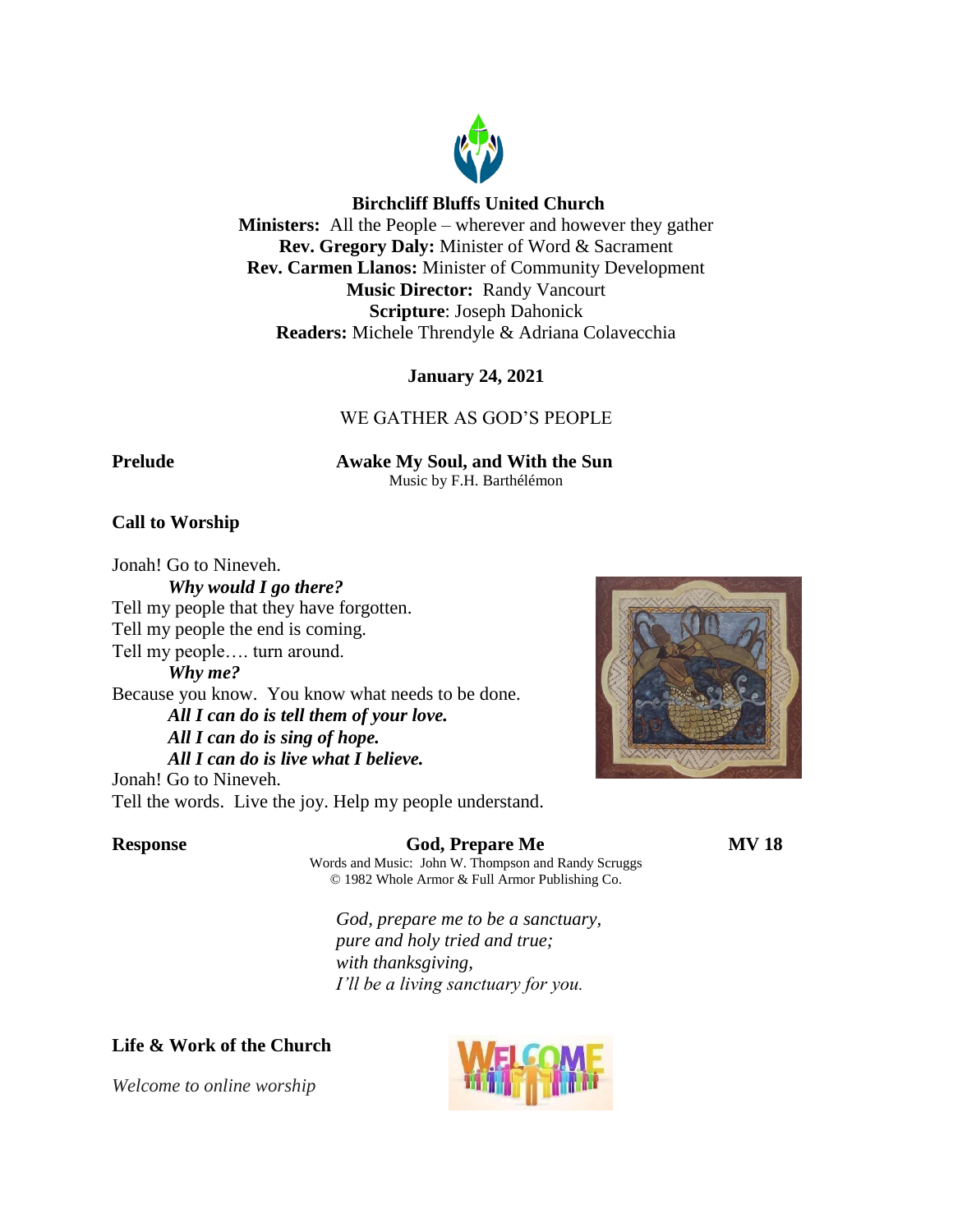## **Land Acknowledgement**

As we prepare for worship, we take a moment to acknowledge the sacred land beside the water on which Birchcliff Bluffs United Church stands. It has been a site of human activity for many thousands of years. This land is the territory of the Huron-

Wendat and Petun First Nations, the Seneca, and most recently, the Mississauga's of the Credit and Scugog, part of the Williams





Treaty. Today, the meeting place around Toronto is still the home to many Indigenous people from across Turtle Island. We are grateful for

the opportunity to live and work on this territory. We seek to be mindful of broken covenants and the need to strive to make right with all our relations.

**Candle Lighting**

| <b>Opening Hymn</b> | Will You     |
|---------------------|--------------|
|                     | Words:C      |
|                     | Mus          |
|                     | Will you con |
|                     | iff1         |
|                     | Will you go  |
|                     | and          |
|                     | Will you let |
|                     | will         |
|                     | will you let |
|                     | in ye        |

**Opening Hymn William William William William William William William William William William William William W** 1987 The Iona Community sic: Scottish traditional

me and follow me  *if I but call your name? where you don't know never be the same? my love be shown, will you let my name be known, my life be grown in you and you in me?*

*Will you leave yourself behind if I but call your name? Will you care for cruel and kind and never be the same? Will you risk the hostile stare should your life attract or scare? Will you let me answer prayer in you and you in me?*

*Will you love the 'you' you hide if I but call your name? Will you quell the fear inside and never be the same? Will you use the faith you've found to reshape the world around, through my sight and touch and sound in you and you in me?*

*Christ, your summons echoes true when you but call my name.*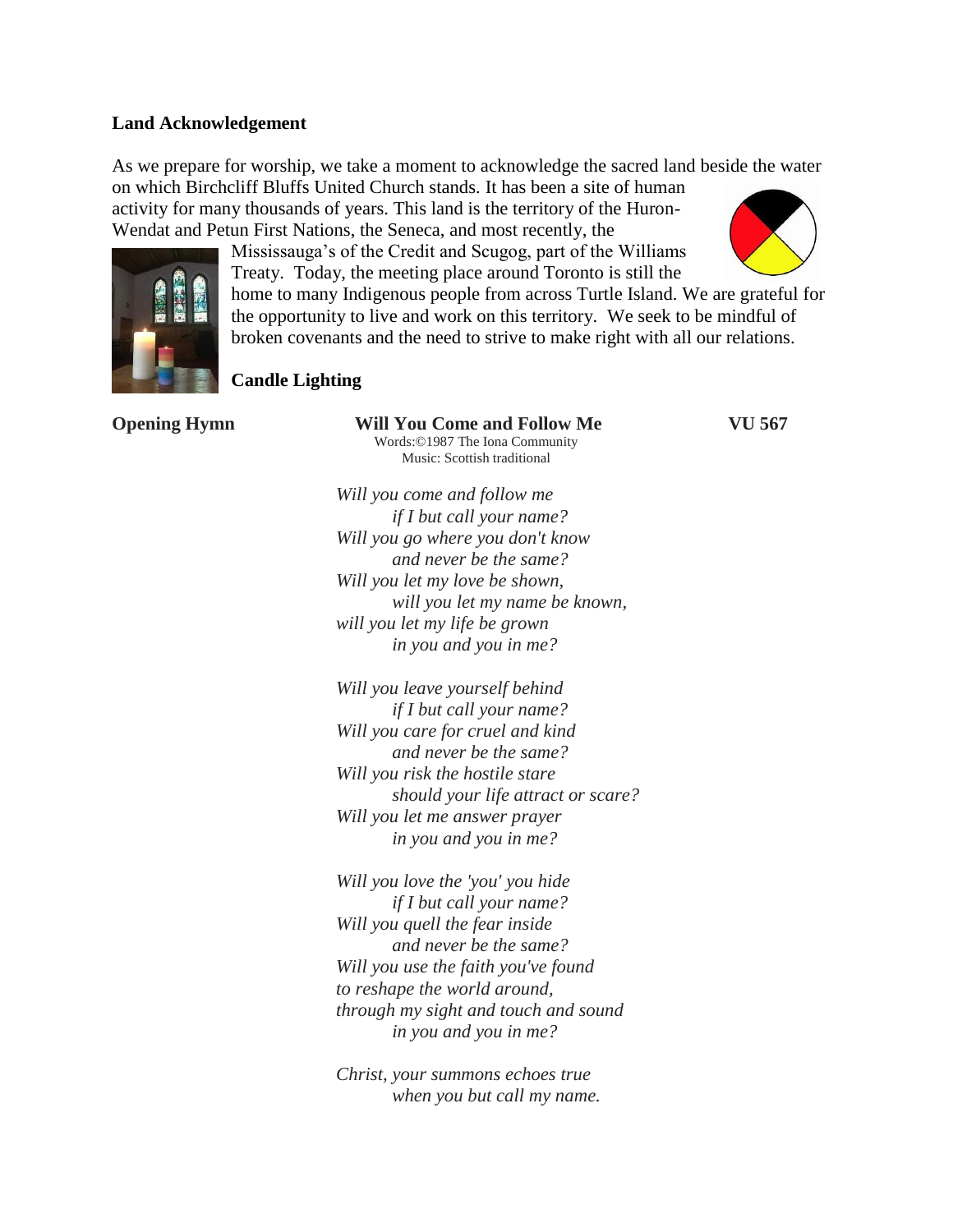*Let me turn and follow you and never be the same. In your company I'll go where your love and footsteps show. Thus I'll move and live and grow in you and you in me.*

# **Prayer for Grace**

*You called us, O God. You continue to call us. Sometimes we respond willingly. Sometimes we respond with reluctance. Some things we hold back; sometimes we say, "No." We dedicate ourselves and our response to your service God. We pray that we become more willing as we journey in faith, knowing that you love us, whatever our response. Amen*

# WE LISTEN FOR GOD'S WORD

# **And Now for Something Completely Different**



## **Prayer of Illumination**

*The scriptures proclaim to us the message of your light. Loving and ever-present God, shine your light on us so that we may discover and live a path that follows you. Amen*

## **Psalm 62:5-12**

For God alone my soul waits in silence, for my hope is from God. **<sup>6</sup>**God alone is my rock and my salvation, my fortress; I shall not be shaken. **<sup>7</sup>**On God rests my deliverance and my honour; my mighty rock, my refuge is in God. **<sup>8</sup>**Trust in God at all times, O people;

- pour out your heart before God; who is a refuge for us.
- **<sup>9</sup>**Those of low estate are but a breath, those of high estate are a delusion;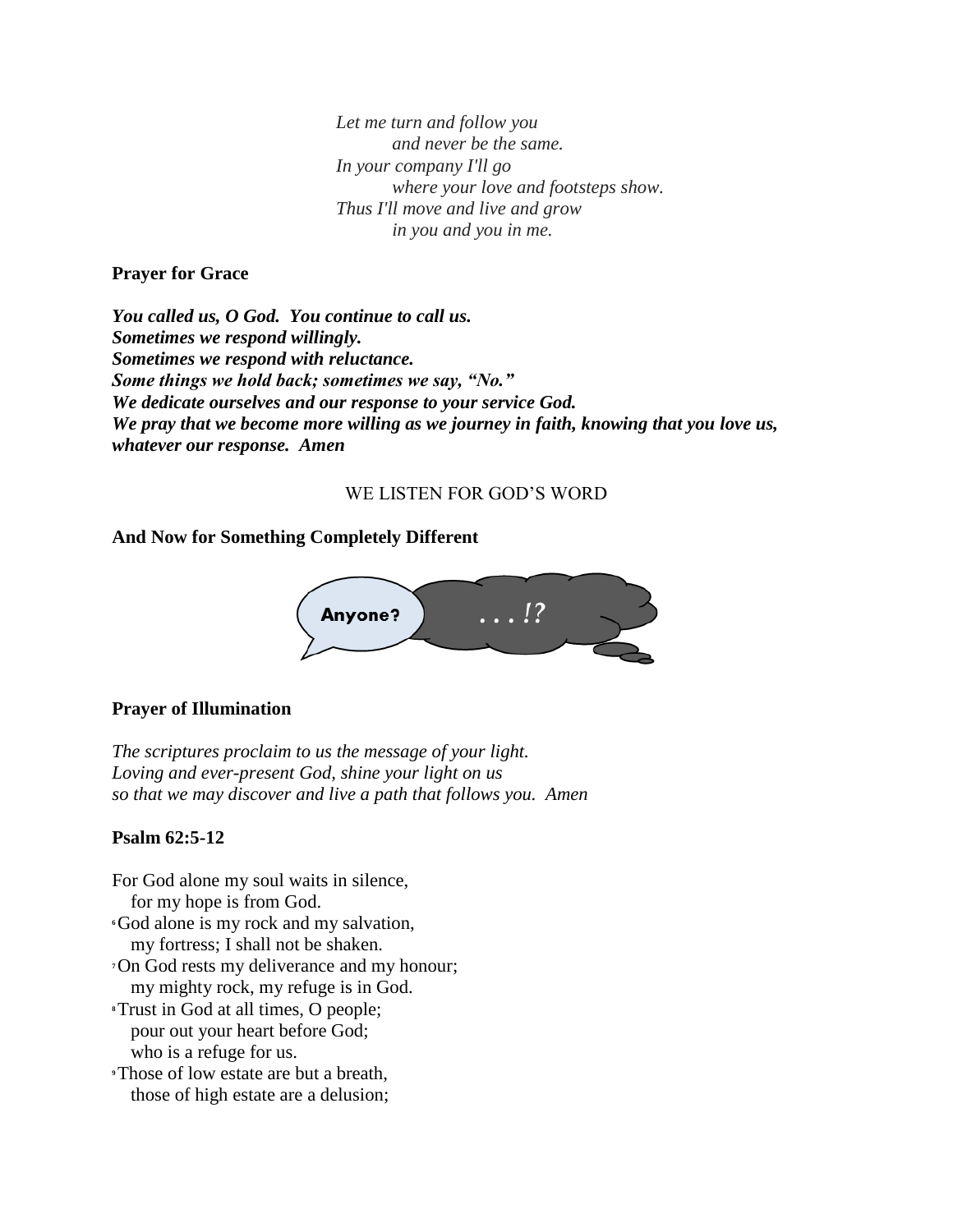in the balances they go up; they are together lighter than a breath. **<sup>10</sup>**Put no confidence in extortion, and set no vain hopes on robbery; if riches increase, do not set your heart on them. **<sup>11</sup>**Once God has spoken; twice have I heard this: that power belongs to God, **12** and steadfast love belongs to you Oh God.

## **Hymn Jonah and the Whale**

*In the Bible we are told Of a prophet who was called To a city that was steeped in awful sin; All the people in that place Were devoid of saving grace, And the prophet seemed afraid to enter in.*

*Over there, over there, In that land bright and fair, Oh, he'll tell me all about it over there; On the hallelujah strand I'll take Jonah by the hand, And he'll tell me all about it over there. Then this prophet forth was sent That old Nineveh might repent, But instead of that to Tarshish he set sail; Oh! the winds began to blow, Overboard did Jonah go, And he found a mercy seat inside the whale.*

*Over there, over there, In that land bright and fair, Oh, he'll tell me all about it over there; On the hallelujah strand I'll take Jonah by the hand, And he'll tell me all about it over there.*

*In the cold and briny deep Tears of grief did Jonah weep, And the big fish threw him out upon the shore; Then he gladly went his way, Preached to Nineveh night and day, And he did not care to backslide any more.*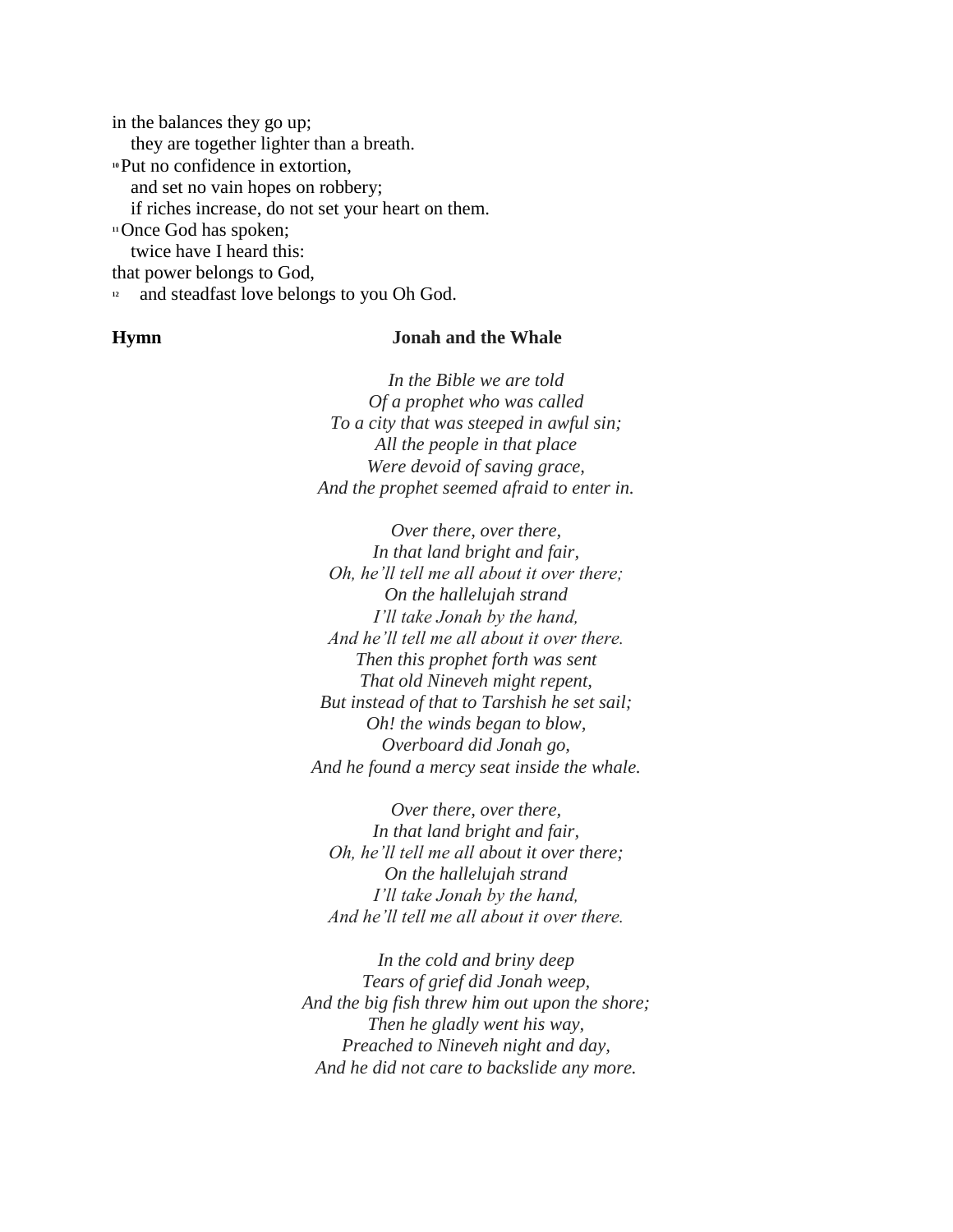*Over there, over there, In that land bright and fair, Oh, he'll tell me all about it over there; On the hallelujah strand I'll take Jonah by the hand, And he'll tell me all about it over there.*

*Oh, some people don't believe That a whale could him receive. But that does not make my song at all untrue; There are whales on every side, With their big mouths open wide— Just take care, my friend, or one will swallow you.*

> *Over there, over there, In that land bright and fair, Oh, he'll tell me all about it over there; On the hallelujah strand I'll take Jonah by the hand, And he'll tell me all about it over there.*

*Many souls are tossed about By the whales of fear and doubt, But the Savior wants to take them by the hand. If they will His voice obey, He will save them right away, And will guide them safely to the promised land.*

*Over there, over there, In that land bright and fair, Oh, he'll tell me all about it over there; On the hallelujah strand I'll take Jonah by the hand, And he'll tell me all about it over there.*



### **Jonah Story**

A dramatic telling of the story of Jonah and his trip on the Mediterranean Sea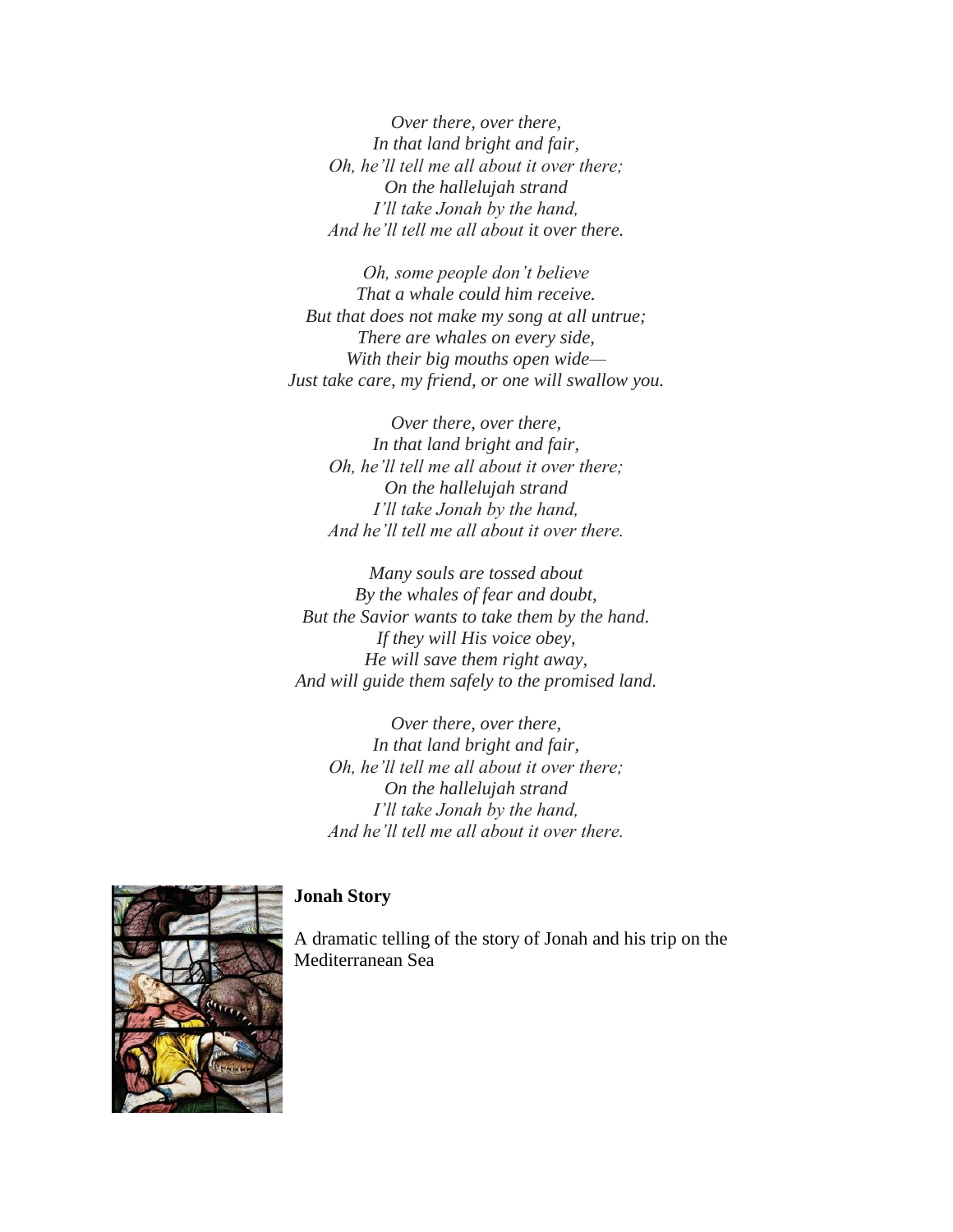# **Mark 1: 14-20**

After John the Baptist was arrested, Jesus came to Galilee, proclaiming the good news of God, **15** and saying, "The time is fulfilled, and the kindom of God has come near; repent, and believe in the good news."

**<sup>16</sup>**As Jesus passed along the Sea of Galilee, he saw Simon and his brother Andrew casting a net into the sea—for they were fishermen. **<sup>17</sup>**And Jesus said to them, "Follow me and I will make you fish for people." **<sup>18</sup>**And immediately they left their nets and followed Jesus. **<sup>19</sup>**As they went a little farther, Jesus saw James son of Zebedee and his brother John, who were in their boat mending the nets. **<sup>20</sup>** Immediately Jesus called them; and they left their father Zebedee in the boat with the hired help, and followed Jesus.

These are Jesus' words for us to consider in our lives today. *Thanks be to God*



## **Hymn Jesus, You Have Come to the Lakeshore VU 563**

Jesus, you have come to the lakeshore looking neither for wealthy nor wise ones; you only asked me to follow humbly.

> *O Jesus, with your eyes you have searched me, and while smiling, have spoken my name; now my boat's left on the shoreline behind me; by your side I will seek other seas.*

You know so well my possessions; my boat carries no gold and no weapons; - you will find there my nets and labour. R

You need my hands, full of caring through my labours to give others rest, and constant love that keeps on loving. R

You, who have fished other oceans, ever longed for by souls who are waiting, my loving friend, as thus you call me. R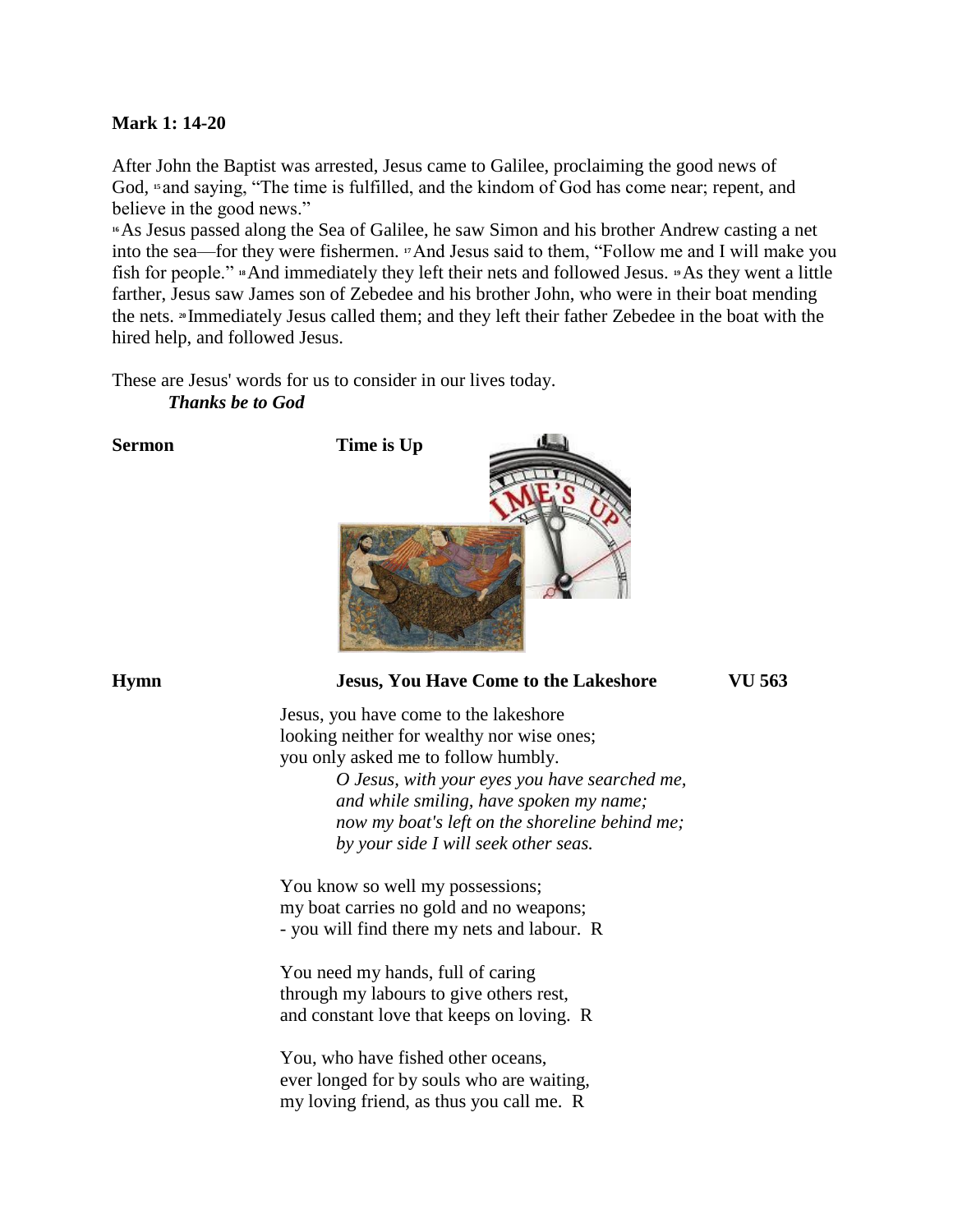## WE RESPOND TO GOD'S WORD

## **Offering**



### **Prayers of the People**



*Our Father, who art in heaven, hallowed be thy name; thy kingdom come; thy will be done; on earth as it is in heaven. Give us this day our daily bread. And forgive us our trespasses, as we forgive those who trespass against us. And lead us not into temptation; but deliver us from evil. For thine is the kingdom, the power, and the glory for ever and ever. Amen.*

# BLESSING AND SENDING FORTH

**Closing Hymn Go Make a Difference MV 209** Words & Music: © 1997 Steve Angrisano and Tom Tomaszek Published by spiritandsong.com

*Refrain: Go make a diff'rence. We can make a diff'rence. Go make a diff'rence in the world, Go make a diff'rence. We can make a diff'rence. Go make a diff'rence in the world.*

We are the salt of the earth, called to let the people see the love of God for you and me. We are the light of the world, not to be hidden but be seen. Go make a diff'rence in the world.

*Go make a diff'rence. We can make a diff'rence. Go make a diff'rence in the world, Go make a diff'rence. We can make a diff'rence. Go make a diff'rence in the world.*

We are the hands of Christ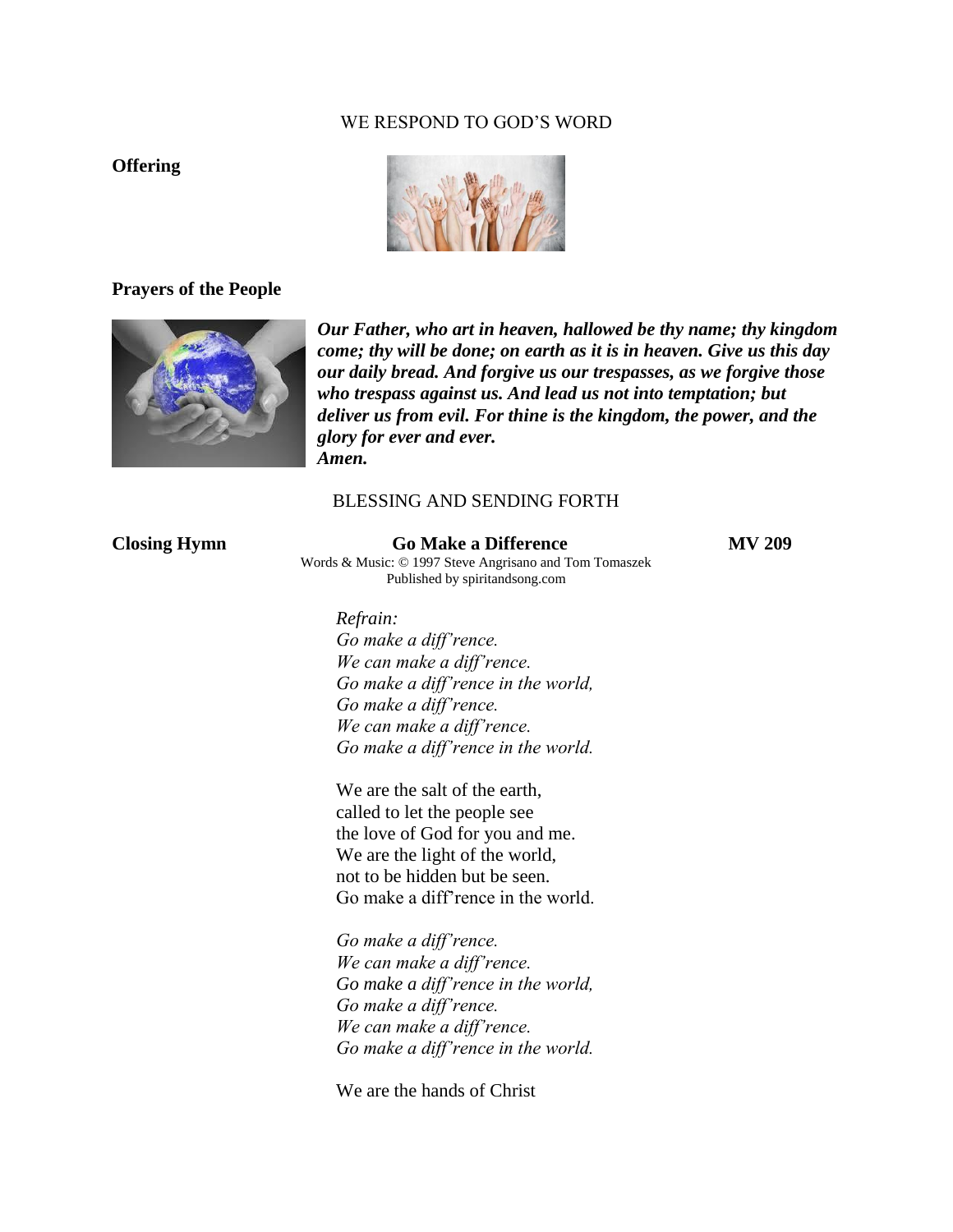reaching out to those in need, the face of God for all to see. We are the spirit of hope; we are the voice of peace. Go make a diff'rence in the world.

*Go make a diff'rence. We can make a diff'rence. Go make a diff'rence in the world, Go make a diff'rence. We can make a diff'rence. Go make a diff'rence in the world.*

So let your love shine on, let it shine for all to see. Go make a diff'rence in the world. And the spirit of Christ will be with us as we go. Go make a diff'rence in the world.

*Go make a diff'rence. We can make a diff'rence. Go make a diff'rence in the world, Go make a diff'rence. We can make a diff'rence. Go make a diff'rence in the world.*

## **Benediction & Commissioning**



**Postlude Now Every Morning Is The Sun** Music: Samuel Webbe

> \* Permission to podcast/stream and reproduce the music and lyrics in this service obtained from ONE LICENSE with license A-737645. All rights reserved.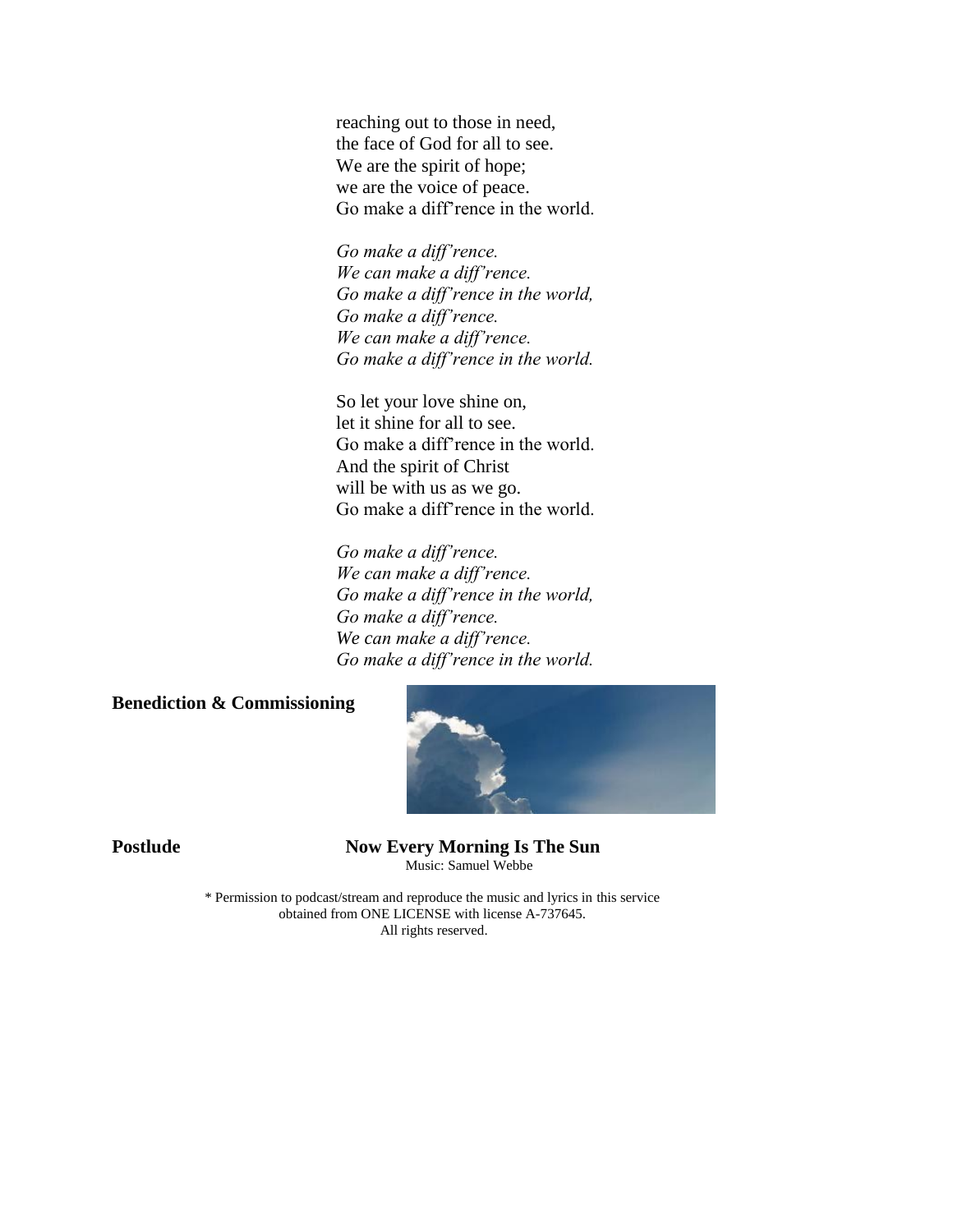# **Other Resources for Today**

Benefits of Sitting with Silence: [20 Ways Sitting in Silence Can Completely Transform Your Life \(tinybuddha.com\)](https://tinybuddha.com/blog/20-ways-sitting-silence-can-completely-transform-your-life/)

# **Other Lectionary Readings**

# **Jonah 1 to Jonah 3:10**

Now the word of God came to Jonah son of Amittai, saying, **<sup>2</sup>** "Go at once to Nineveh, that great city, and cry out against it; for their wickedness has come up before me." **<sup>3</sup>**But Jonah set out to flee to Tarshish from the presence of God. He went down to Joppa and found a ship going to Tarshish; so he paid his fare and went on board, to go with them to Tarshish, away from the presence of God.

**<sup>4</sup>**But God hurled a great wind upon the sea, and such a mighty storm came upon the sea that the ship threatened to break up. **<sup>5</sup>**Then the mariners were afraid, and each cried to their god. They threw the cargo that was in the ship into the sea, to lighten it for them. Jonah, meanwhile, had gone down into the hold of the ship and had lain down, and was fast asleep. **<sup>6</sup>**The captain came and said to him, "What are you doing sound asleep? Get up, call on your god! Perhaps the god will spare us a thought so that we do not perish."

**<sup>7</sup>**The sailors said to one another, "Come, let us cast lots, so that we may know on whose account this calamity has come upon us." So they cast lots, and the lot fell on Jonah. **<sup>8</sup>**Then they said to him, "Tell us why this calamity has come upon us. What is your occupation? Where do you come from? What is your country? And of what people are you?" <sup>9</sup> "I am a Hebrew," he replied. "I worship the LORD, the God of heaven, who made the sea and the dry land." **<sup>10</sup>**Then the men were even more afraid, and said to him, "What is this that you have done!" For the men knew that he was fleeing from the presence of God, because he had told them so.

**<sup>11</sup>**Then they said to him, "What shall we do to you, that the sea may quiet down for us?" For the sea was growing more and more tempestuous. **<sup>12</sup>**He said to them, "Pick me up and throw me into the sea; then the sea will quiet down for you; for I know it is because of me that this great storm has come upon you." **<sup>13</sup>**Nevertheless the men rowed hard to bring the ship back to land, but they could not, for the sea grew more and more stormy against them. **<sup>14</sup>**Then they cried out to God, "Please, we pray, do not let us perish on account of this man's life. Do not make us guilty of innocent blood; for you, O God, have done as it pleased you." **<sup>15</sup>**So they picked Jonah up and threw him into the sea; and the sea ceased from its raging. **<sup>16</sup>**Then the men feared God even more, and they offered a sacrifice to God and made vows.

**<sup>17</sup>**But God provided a large fish to swallow up Jonah; and Jonah was in the belly of the fish three days and three nights.

Then Jonah prayed to God from the belly of the fish, **<sup>2</sup>** saying,

"I called out of my distress,

and God answered me;

out of the belly of Sheol I cried,

and you heard my voice.

**<sup>3</sup>**You cast me into the deep,

into the heart of the seas,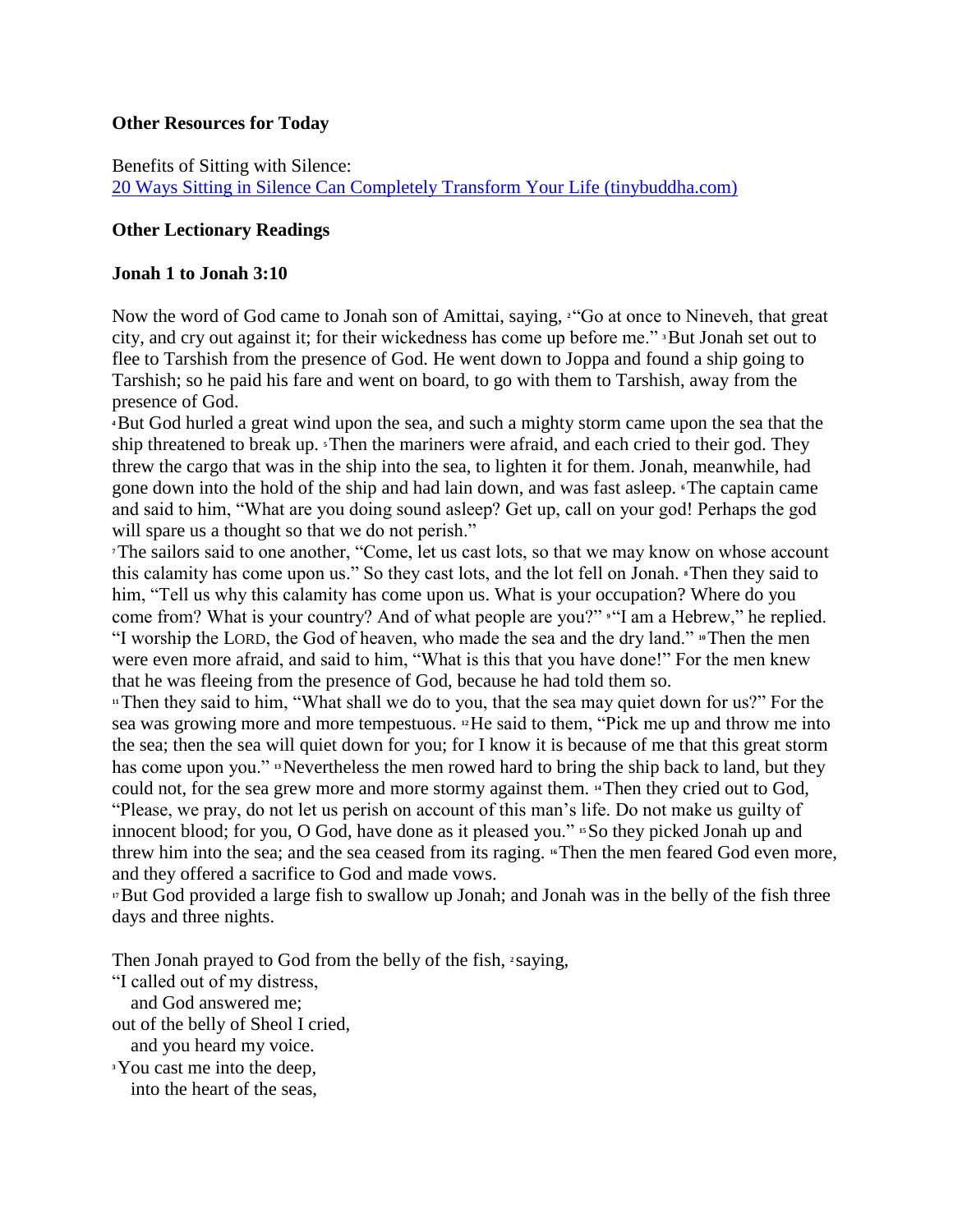and the flood surrounded me; all your waves and your billows passed over me. **<sup>4</sup>**Then I said, 'I am driven away from your sight; howshall I look again upon your holy temple?' **<sup>5</sup>**The waters closed in over me; the deep surrounded me; weeds were wrapped around my head **6** at the roots of the mountains. I went down to the land whose bars closed upon me forever; yet you brought up my life from the Pit, my God. **<sup>7</sup>**As my life was ebbing away, I remembered God; and my prayer came to you, into your holy temple. **<sup>8</sup>**Those who worship vain idols forsake their true loyalty. **<sup>9</sup>**But I with the voice of thanksgiving will sacrifice to you; what I have vowed I will pay. Deliverance belongs to God!" **<sup>10</sup>**Then God spoke to the fish, and it spewed Jonah out upon the dry land.

The word of God came to Jonah a second time, saying, <sup>2</sup> "Get up, go to Nineveh, that great city, and proclaim to it the message that I tell you." **<sup>3</sup>**So Jonah set out and went to Nineveh, according to the word of God. Now Nineveh was an exceedingly large city, a three days' walk across. **<sup>4</sup>** Jonah began to go into the city, going a day's walk. And he cried out, "Forty days more, and Nineveh shall be overthrown!" **<sup>5</sup>**And the people of Nineveh believed God; they proclaimed a fast, and everyone, great and small, put on sackcloth.

**<sup>6</sup>**When the news reached the king of Nineveh, he rose from his throne, removed his robe, covered himself with sackcloth, and sat in ashes. **Then he had a proclamation made in Nineveh:** "By the decree of the king and his nobles: No human being or animal, no herd or flock, shall taste anything. They shall not feed, nor shall they drink water. **<sup>8</sup>**Human beings and animals shall be covered with sackcloth, and they shall cry mightily to God. All shall turn from their evil ways and from the violence that is in their hands. **<sup>9</sup>**Who knows? God may relent and change God's own mind; God may turn from fierce anger, so that we do not perish."

**<sup>10</sup>**When God saw what they did, how they turned from their evil ways, God changed his mind about the calamity that he had said he would bring upon them; and he did not do it.

## **1 Corinthians 7:29-31**

Siblings, the appointed time has grown short; from now on, let even those who have spouses be as though they had none, **\*\*** and those who mourn as though they were not mourning, and those